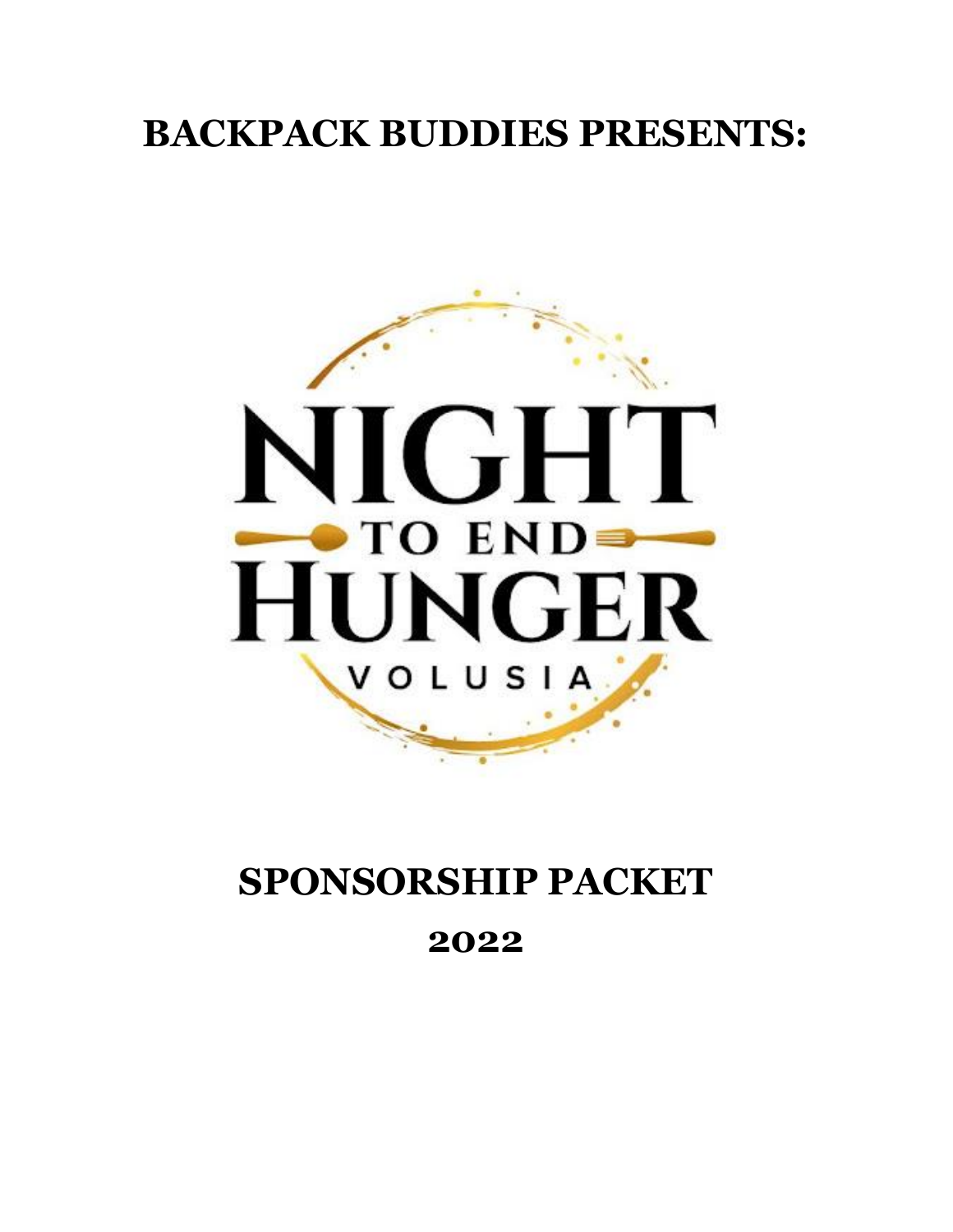

Dear Potential Sponsor,

We here at Backpack Buddies are excited to announce our upcoming event, A Night to End Hunger-Volusia Fundraiser, coming up on Saturday, August 6, 2022.

The purpose of this fundraising event is to raise funding for operations and food for our local Pantry. This event will be themed as Casino Night in DeLand! All monies raised will go directly to the Backpack Buddies Organization. We will offer passed Hors d'oeuvres, Cash Bar, Silent and Live Auctions and Live Entertainment! Come have some Fun while raising money for a local cause!

Since inception of Backpack Buddies in September of 2019, we have been rewardingly busy! In 2019, approximately 21 children a week were receiving Kids Pack Meals for the weekends through our program. Currently, we are serving 307 kids weekly in 4 West Volusia Schools and hoping to add another in the Fall of 2022 with your help!

We need some extra help to make sure everything goes off without a hitch and we can make a huge impact together as a community for this upcoming event.

Would you please consider choosing a Table Sponsorship and support our mission? Our mission is to feed Children and families in West Volusia County and to provide the blessing of nutrition and bring comfort to our community and allow for our youth to focus on their academics and become successful, healthy adults. With your contribution of sponsorship, we can ensure that A Night to End Hunger-Volusia will be a huge success and we can obtain our upcoming 2022 goals to serve a total of 5 schools.

If you'd like to be a Sponsor, please visit our website at [www.BackpackBuddiesOC.org.](http://www.backpackbuddiesoc.org/) or make checks payable to Backpack Buddies at 245 w. Blue Springs Ave, Unit C, Orange City, FL 32763 Or, contact us at [BackpackBuddiesOC@gmail.com or 386-316-2959 to discuss our upcoming event and how you can get involved.

Thank you so much for your support, and we look forward to your partnership with our event "A Night to End Hunger-Volusia!

Sincerely,

Kelli Marks, President/Founder Backpack Buddies 386-316-2959 [BackpackBuddiesOC@gmail.com](mailto:BackpackBuddiesOC@gmail.com)